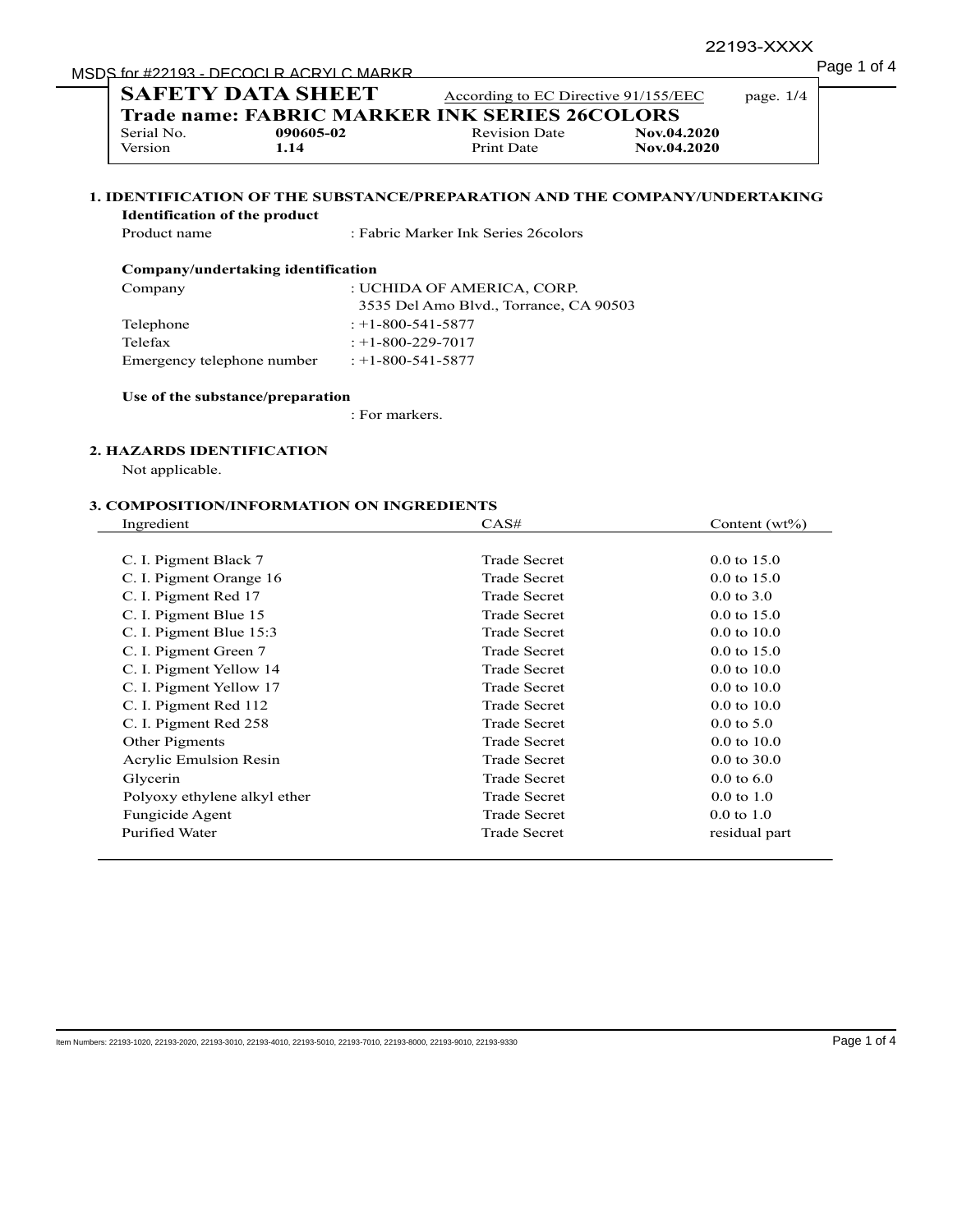| Page 2 of 4 |  |  |
|-------------|--|--|
|             |  |  |

| <b>SAFETY DATA SHEET</b> |           |                                                      | According to EC Directive 91/155/EEC |  |
|--------------------------|-----------|------------------------------------------------------|--------------------------------------|--|
|                          |           | <b>Trade name: FABRIC MARKER INK SERIES 26COLORS</b> |                                      |  |
| Serial No.               | 090605-02 | <b>Revision Date</b>                                 | Nov.04.2020                          |  |
| <b>Version</b>           | 1.14      | Print Date                                           | Nov.04.2020                          |  |

# **4. FIRST AID MEASURES**

#### **Inhalation**

Using high-boiling ink, the vapor is low and damages by inhalation are substantially negligible. **Skin contact** Immediately rinse through with soap and water.

Stains of skin with these inks are somewhat difficult to remove.

So, attention may be paid not to stain the skin.

#### **Eye contact**

Immediately rinse the stained eye with plenty of water, and call on a physician.

#### **Ingestion**

They may be discarded the same as ordinary waste.

### **5. FIRE-FIGHTING MEASURES**

#### **Suitable extinguishing media**

Water spray, foam, powder, and carbon dioxide.

#### **Specific hazards during fire fighting**

Owing too much water, these inks are not in flammable, but the evaporation residue is combustible.

#### **Special protective equipment for fire fighters**

Employ protective equipment commonly used in the event of fire.

#### **6. ACCIDENTAL RELEASE MEASURES**

# **Personal precautions** Wear suitable clothing and gloves. **Environmental precautions** At room temperature, no volatile materials are present in these inks. **Methods for cleaning up** Wipe the material with cloth and wash water.

#### **7. HANDLING AND STORAGE**

#### **Handling**

Wear suitable protective clothing and gloves.

#### **Storage**

Take care not to freeze the ink.

Take care not to high temperature (above 40C).

Take care not to leave for a prolonged time in a cap-off state, Otherwise ink will dry up.

It is preferable to storage ink in a cool and well ventilated place.

# **8. EXPOSURE CONTROLS / PERSONAL PROTECTION**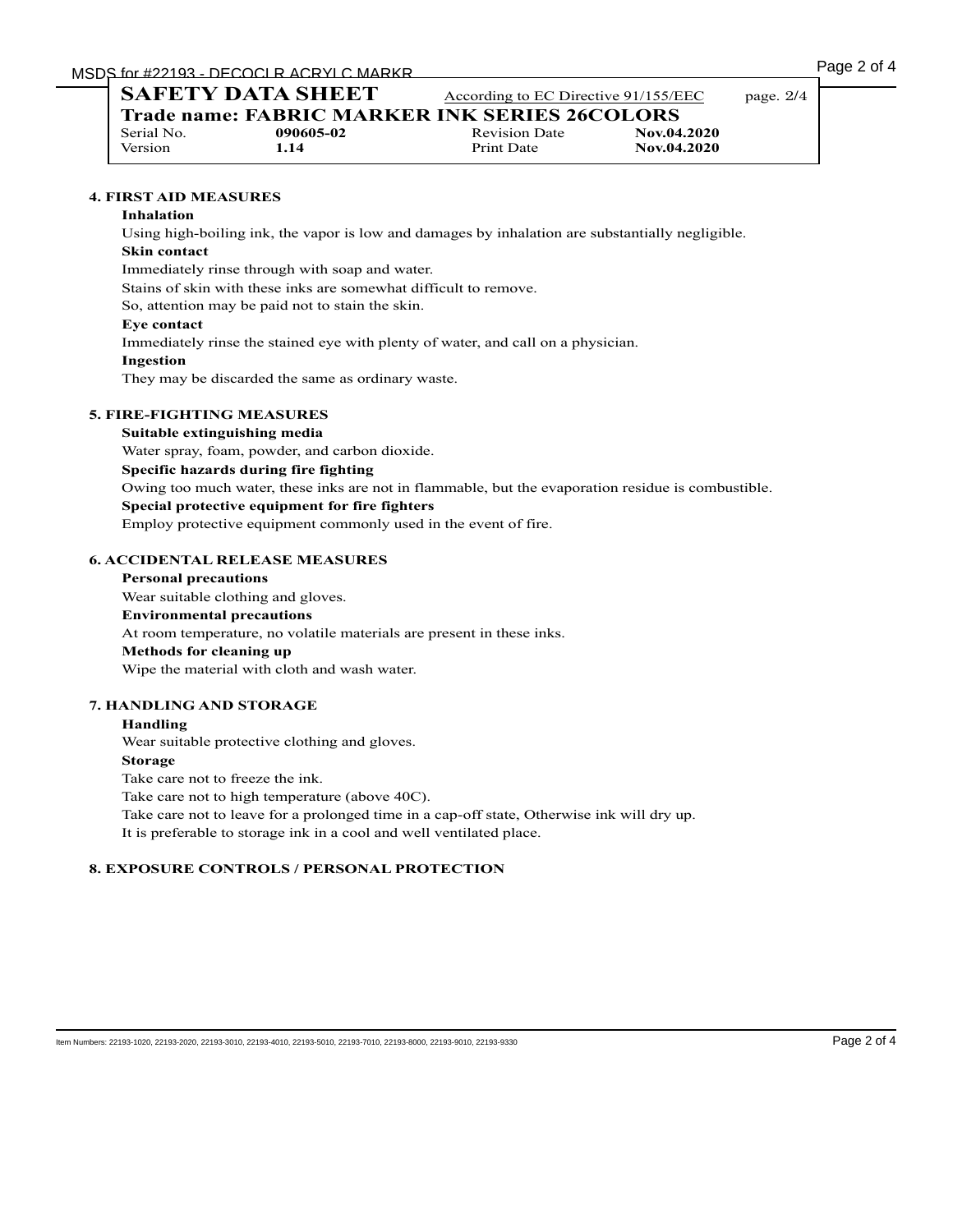| <b>SAFETY DATA SHEET</b> |                                                      | According to EC Directive 91/155/EEC |             | page. $3/4$ |
|--------------------------|------------------------------------------------------|--------------------------------------|-------------|-------------|
|                          | <b>Trade name: FABRIC MARKER INK SERIES 26COLORS</b> |                                      |             |             |
| Serial No.               | 090605-02                                            | <b>Revision Date</b>                 | Nov.04.2020 |             |
| Version                  | 1.14                                                 | Print Date                           | Nov.04.2020 |             |

# **Personal protective equipment**

At room temperature, no volatile materials are present in these inks.

- **Hand protection**
- protective gloves
- **Eye protection**

safety glasses with side-shields

# **9. PHYSICAL AND CHEMICAL PROPERTIES**

| Appearance          |                        |
|---------------------|------------------------|
| Form                | liquid                 |
| Colour              | coloured               |
| Odour               | weak                   |
| Safety data         |                        |
| pH value            | not available          |
| Boiling point/range | ca. $100^{\circ}$ C    |
| Solubility in water | soluble                |
| Density             | ca. 1.0 to 1.1 $g/cm3$ |
| Volatile            | 1 to 10 $\%$           |
|                     |                        |

# **10. STABILITY AND REACTIVITY**

## **Materials to avoid**

Take care not to leave for a prolonged time in a cap-off state, Otherwise ink will dry up. It is preferable to storage ink in a cool and well ventilated place. **Hazardous reactions** no.

# **11. TOXICOLOGICAL INFORMATION**

#### **Acute toxicity**

Quantitative data on the toxicological data of this product are not available.

# **12. ECOLOGICAL INFORMATION**

**Ecotoxic effects** Quantitative data on the ecological effect of this product are not available. **Further ecologic data** Do not allow entrance in waters, wastewater, or soil.

# **13. DISPOSAL CONSIDERATIONS**

**Product**